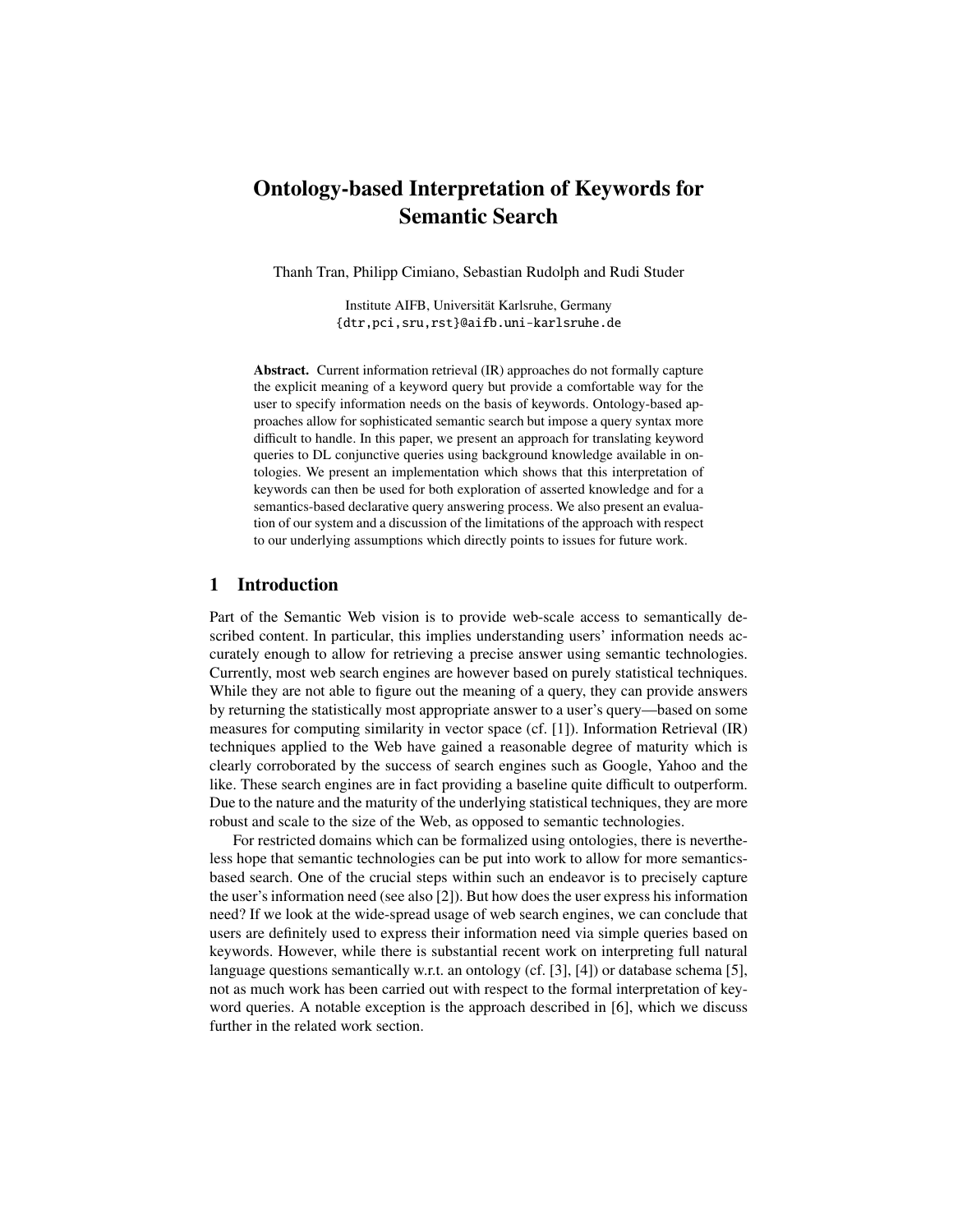In this paper, we present an approach for interpreting keyword queries using background knowledge available in ontologies. Based on a few assumptions about how people describe their information needs, we present an approach which translates a keyword query into a DL conjunctive query which can be evaluated with respect to an underlying knowledge base (KB). The evaluation of our approach has been carried out on the KB of the semantic portal at http://www.aifb.uni-karlsruhe.de/ and shows first promising results which we discuss w.r.t to our underlying assumptions. In addition, we present a system which shows how the interpretation of keywords can be used for a combination of intuitive exploration and search in KBs.

The paper is structured as follows: we begin with a discussion of related work in Section 2. Then, a generic approach for the interpretation of queries with background knowledge is presented in Section 3, followed by a detailed description of the translation of keyword queries to DL conjunctive queries in Section 4. Then in Section 5, we present the implementation of the approach as well as its evaluation. A discussion of the results points us directly to open issues for future work. We conclude in Section 6.

# 2 Related Work

Recently, substantial work has been performed on the translation of natural language questions to formal queries using an ontology or a database (cf. [5], [3], [4], [7]). While these approaches have been shown to yield remarkable results, it is not clear if users always want to specify a full natural language question. In fact, the success of commercial search engines shows that users are quite comfortable with using keywords. Thus, it seems important to also develop approaches which are able to interpret keywords such that they can be answered through a query to a database or a KB.

In this regard, there exists work on the translation of keywords to XML-based queries, e.g. to interpret keywords as X-Queries on XML data [8]. This is related to our approach because also the structure of (XML) elements is considered to interpret the relations among keywords. However the structure exploited there is less complex than the many relations among entities given by ontology axioms that we explore for our translation. Also, there has already been work on translating keywords to semantic queries. For instance, Royo et al. propose to map keywords to corresponding WordNet synsets [9]. While they claim to also be able to discover relations between keywords, it is not clear how this is achieved, especially given the fact that WordNet does not include any non-taxonomic relations besides part-of relations.

The approach closest to ours is the SemSearch approach presented by Lei et al. [6]. In fact, we agree with the analysis of Lei et al. that common approaches to semantic search are not particularly intuitive or user friendly as they either require posing formal (logical) queries or limit the expressive power of the user by using forms for example (compare the analysis of the semantic search state-of-the-art in [6]). Our approach is similar to SemSearch in the sense that we also aim at answering complex keyword queries by translating them into a logical query. However, our approach mainly differs in the way the query is computed. In SemSearch, the keywords are first interpreted as either instances, concepts or properties, respectively, which yields nine possible templates to be instantiated for the case of queries consisting of two keywords. Templates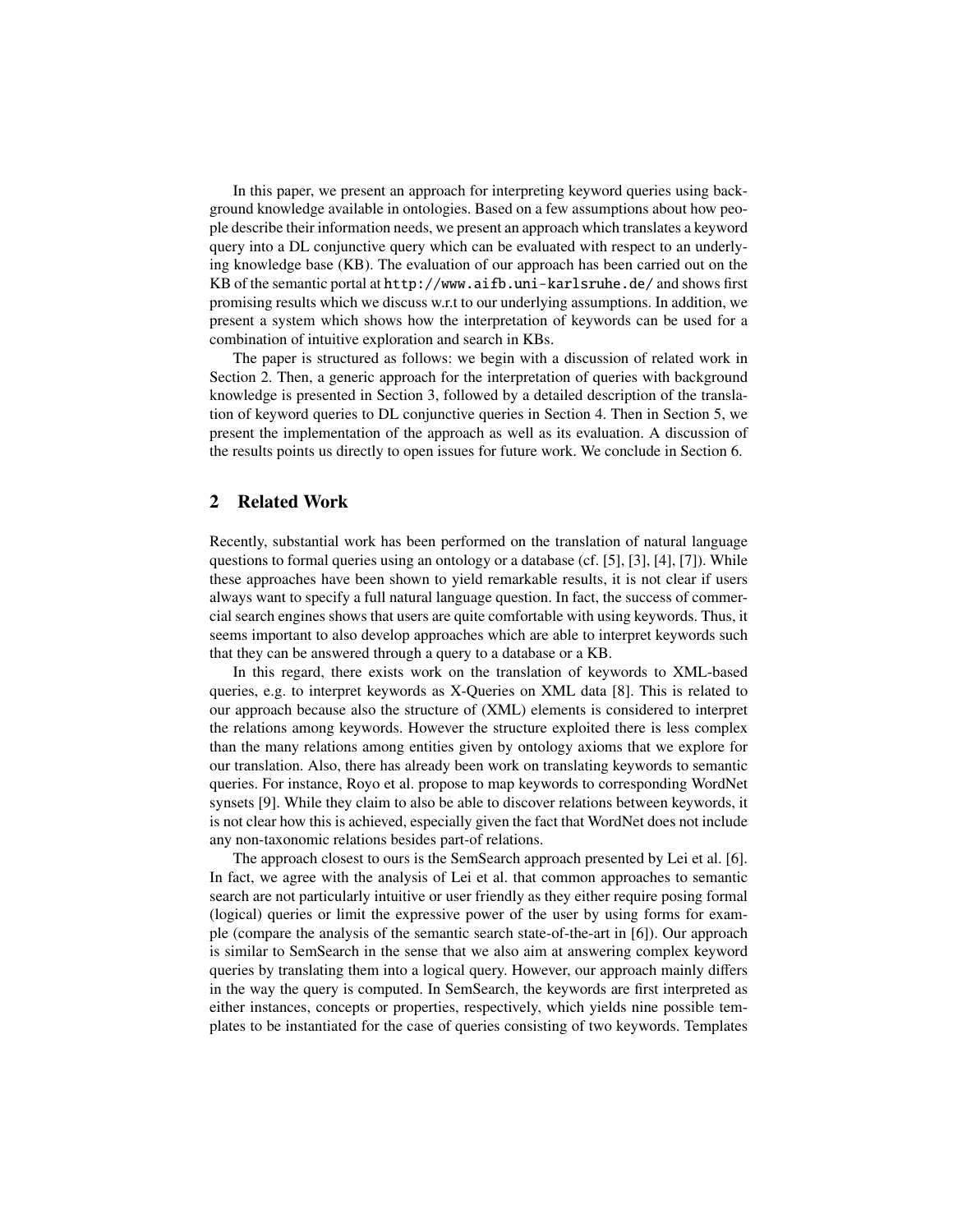in fact fix the structure of the resulting query a priori, i.e. it is assumed that entities denoted by keywords can be connected through a direct relation in the ontology. As queries with more than two keywords lead to a combinatorial explosion of the different possible combinations of entities, and thus would require a large number of templates, some heuristics are suggested to handle these complex queries (see [6] for more details). In contrast to SemSearch, we build on a more generic graph-based approach to explore the connections between the entities in the query. Our approach does not fix the structure of the queries in the form of templates a priori and does not assume the availability of direct connections between entities. In fact, the vicinity of the entities that is to be explored is based on a variable *d*, which can be set by the user. Within this range, many possibly indirect connections might be discovered and used for the generation of the formal query.

# 3 Answering User Queries in Ontology-based Systems

In this section, we present an abstract framework describing the process of ontologybased IR, where the user poses a question to the system and the system answers the question using knowledge formalized in a logical language. In particular, we focus on scenarios where the language of the user question does not match the query language supported by the system. For this purpose, we define our ontology-based IR process as consisting of four models and describe the assumptions underlying our approach. We then present a generic approach for translating a user question into a formal system query.

#### 3.1 Models in Ontology-based Information Retrieval

In line with models in classical IR, namely the query and resource model [1], we discuss four different models involved in ontology-based IR.

**The Mental Model**  $O_U$ **:** The mental model  $O_U$  corresponds to the *information need* that a user has in mind at the beginning of an IR task. Since the concrete mechanisms underlying human thought are far from completely understood, for the sake of the approach presented in this paper we postulate only very abstract properties of this model:  $O_U$  can be conceived as a set of (thought) entities that are relevant for the current information need and embedded in an association structure. These entities might be related to real world objects or to more abstract concepts. The entities in this association structure can be conceived as what the user knows. We assume that the user is looking for (some of the) entities missing in this structure, which we refer to as *gaps*.

**The User Question Model**  $Q_U$ **:** The user question model  $Q_U$  consists of elements, which in turn are constructed out of language primitives  $P_U$  of a language  $\mathcal{L}_U$  (language of the user). This model is the result of the user translating elements in  $O_U$  to elements in  $P_U$ . Moreover (depending on the expressive means of  $\mathcal{L}_U$ ), there might be also elements in  $Q_U$  explicitly denoting gaps (like, e.g. question words in a natural language). Naturally, Q*<sup>U</sup>* must not be empty.

**The System Resource Model**  $O_S$ **:** This model consists of elements constructed out of language primitives  $P_S$  of a formal KR language  $\mathcal{L}_S$  (language of the system).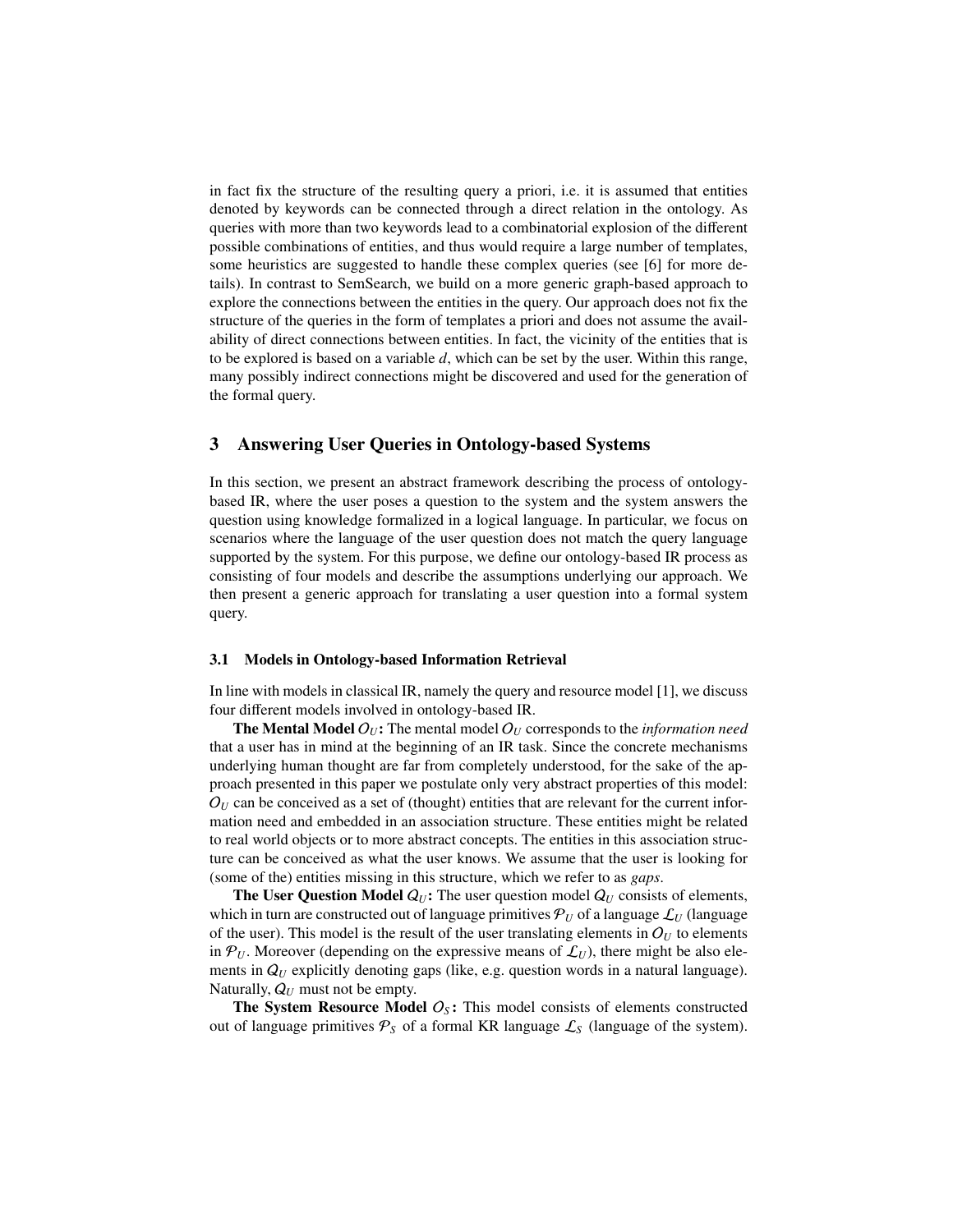Independent from a concrete formal language used, these elements can be conceived as a set of entities of a given ontology. As opposed to the abstract mental model  $O_U$ , the entities and structure of  $O<sub>S</sub>$  are explicitly given and directly accessible. These elements constitute the knowledge (the KB) the system uses to answer the user question.

**The System Query Model**  $Q_S$ **:** This model represents the final question processed by the formal query engine of the system. It consists of elements constructed out of language primitives  $P'_{\mathcal{S}}$  of a query language  $\mathcal{L}'_{\mathcal{S}}$ . When there is a formal semantics for  $\mathcal{L}'_S$  (query language of the system) it must be compatible with the semantics of  $\mathcal{L}_S$  for the query  $Q_S$  to be processable by the system. In particular, some elements in  $Q_S$  must correspond to elements in  $O<sub>S</sub>$ . In fact, formal queries in many systems are specified using ontology elements of the underlying KR language. However, the query language  $\mathcal{L}'_S$  may have primitives additional to the ones available in  $\mathcal{L}_S$ . In particular, there must be primitives to specify the gaps, e.g. variables.

Note the correspondence of these models and the consequences for ontology-based IR: The more the entities and structure in  $O_U$  match the entities and structure in  $O_S$ , the higher the chance that  $O<sub>S</sub>$  can be used by the system to fill the gaps, i.e. to answer the query. Also, the more related the syntax and semantics of  $\mathcal{L}_U$  and  $\mathcal{L}_S$ , the more straightforward is the mapping from  $Q_U$  to  $Q_S$ , i.e., the interpretation of the user query. Yet, in the following, we will restrict our attention to scenarios where the query language of the user  $Q_U$  and the language of the system  $Q_S$  differ considerably and propose to use an ontology-based system to interpret and answer the user question.

#### 3.2 A Generic Approach for Ontology-based Query Interpretation

In this section, we are not concerned with the actual answering step where the query engine processes the system query. Instead, we present a generic approach to deal with the preceding step, namely translating the user question to the system query. Similar to query processing, we propose an approach which relies on the knowledge in the KB for question interpretation. We will start with the clarification of our assumptions before the presentation of our approach.

Assumption (A1) — Ontology-Mental Correspondence: This assumption requires both an entity-wise and a structural correspondence between the mental model  $O_U$  and the system resource model  $O_S$ . That is, elements and the associative structure in  $O_U$  correspond to ontology entities and the structure in  $O_S$ , respectively.

Assumption (A2) — Locality of Information Need: This assumption requires those ontology entities  $O'_s \subseteq O_s$  that correspond to entities in the mental information need representation  $O_U$  to be connected over a maximum distance  $d$ . That is, for any two ontology entities  $a, b \in O'$ <sub>S</sub> there has to be a direct connection  $\langle a, b \rangle$  or a se-<br>quence of x, such that  $a = x_0$  and  $\langle x_0, x_1 \rangle$   $\langle x_1, x_2 \rangle$  and  $\langle x_2, x_3 \rangle$  and  $\langle x_3, x_4 \rangle$ quence of  $x_i$  such that  $a = x_0$  and  $\langle x_0, x_1 \rangle, \langle x_1, x_2 \rangle, \ldots, \langle x_{n-1}, x_n \rangle$ , and  $\langle x_n, x_b \rangle$  and  $n < d$ . There might be several such sequences that connect gaps with the two entities the user knows  $(a, b)$ . In such cases, we assume not only that there is a maximum distance but moreover that connections over smaller distances are more likely to contain the gaps that the user looks for.

The above assumptions are certainly too strict in the sense that users can not be assumed to fully think in term of ontological structures or in any KR language. However, we need to assume that they think in some structures which can be mapped to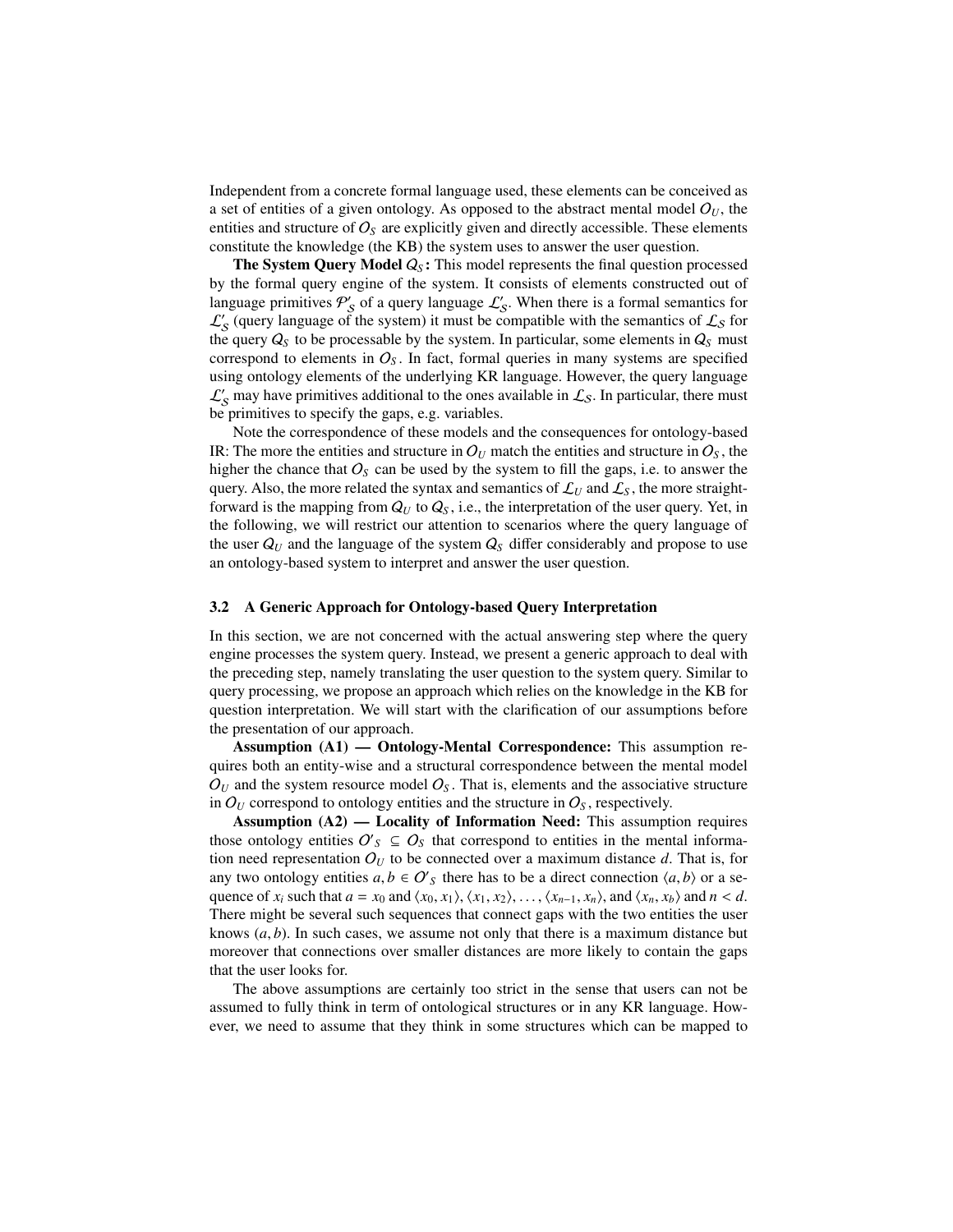an ontology. Otherwise, a system would have no chance in interpreting and answering a user's query. In this sense, our assumptions seem justified from a practical point of view. Thus, if there is no such correspondence, the system cannot fill the user gaps, i.e. answer the query. In addition, A2 helps to restrict attention to only a particular part of the ontology, as discussed in our approach presented in the following.

**Interpreting the User Question:** We present a generic approach to translate  $Q_U$  to  $Q<sub>S</sub>$  which consists of three high level steps. First, the elements in the user question  $Q<sub>U</sub>$ are mapped to ontology elements from  $O<sub>S</sub>$  (Step 1). Then, further ontology elements are explored to better cover the initial information need in the mental model  $O<sub>U</sub>$  (Step 2). Finally, from this more refined ontological representation of the need, the query  $Q_S$ will be derived (Step 3).

In step one, we make use of the correspondence stated in A1 and map elements of the user queries  $Q_U$  to ontology elements  $O'_S \subseteq O_S$ . Note that the user question may only partially capture the mental model. Also, not all elements of the user question can be mapped to corresponding ontology elements. Therefore, the identified ontology elements  $O'_{S}$  yet do not account for the entire mental model. Since we want in some way to "reconstruct" the mental model and find out the gaps, further computation is required in these cases to find missing elements.

In step two, the assumption on the locality of information need (A2) is used to explore connections among  $O'_{S}$  identified in step one using further elements in  $O_{S}$ . Due to A2, only elements in  $O_s$  that are connected with the identified elements  $O'_s$ within a specified range (maximum distance *d*) have to be considered in the exploration. From this it also follows that after all the neighboring elements in this range have been explored for all  $O'_{\mathcal{S}}$ , the discovered elements in  $O_{\mathcal{S}}$  combined with  $O'_{\mathcal{S}}$  can be assumed to approximate the user's mental model.

After reconstructing this mental model, the identified and discovered ontology elements need to be assembled into a formal query in the language  $\mathcal{L}'_S$ . The discussion on Q*<sup>S</sup>* already pointed out that formal queries are specified using ontology elements (the *information part*). Additionally, they contain variables (the *question part*). As opposed to  $Q_S$ ,  $O_S$  does not contain variables, and thus, the identified elements  $O'_S$  map to the information part. Note that in the exploration step, the discovered elements may correspond to thought entities the user knows but has not explicitly specified in the question. Also, they might correspond to gaps, i.e. entities the user does not know and out of which only some might be interesting to him/her. While all the others map to the information part, the elements corresponding to the answer the user looks for map to variables of the question part.

Illustrating Example: We illustrate our approach with a simple example as depicted in Figure 1, where a user wants to retrieve all publications authored by Philipp Cimiano which are associated to the project X-Media. Let's assume that the user, on the basis of his information need, issues the query  $Q_U$  = "Philipp Cimiano X-Media publications".

The elements in the query are then mapped to the ontology elements Philipp Cimiano, X-Media and publication respectively. These elements, however, yet do not fully correspond to the information need of the user. Also, they still cannot be assembled into a system query that yields answers the user looks for due to missing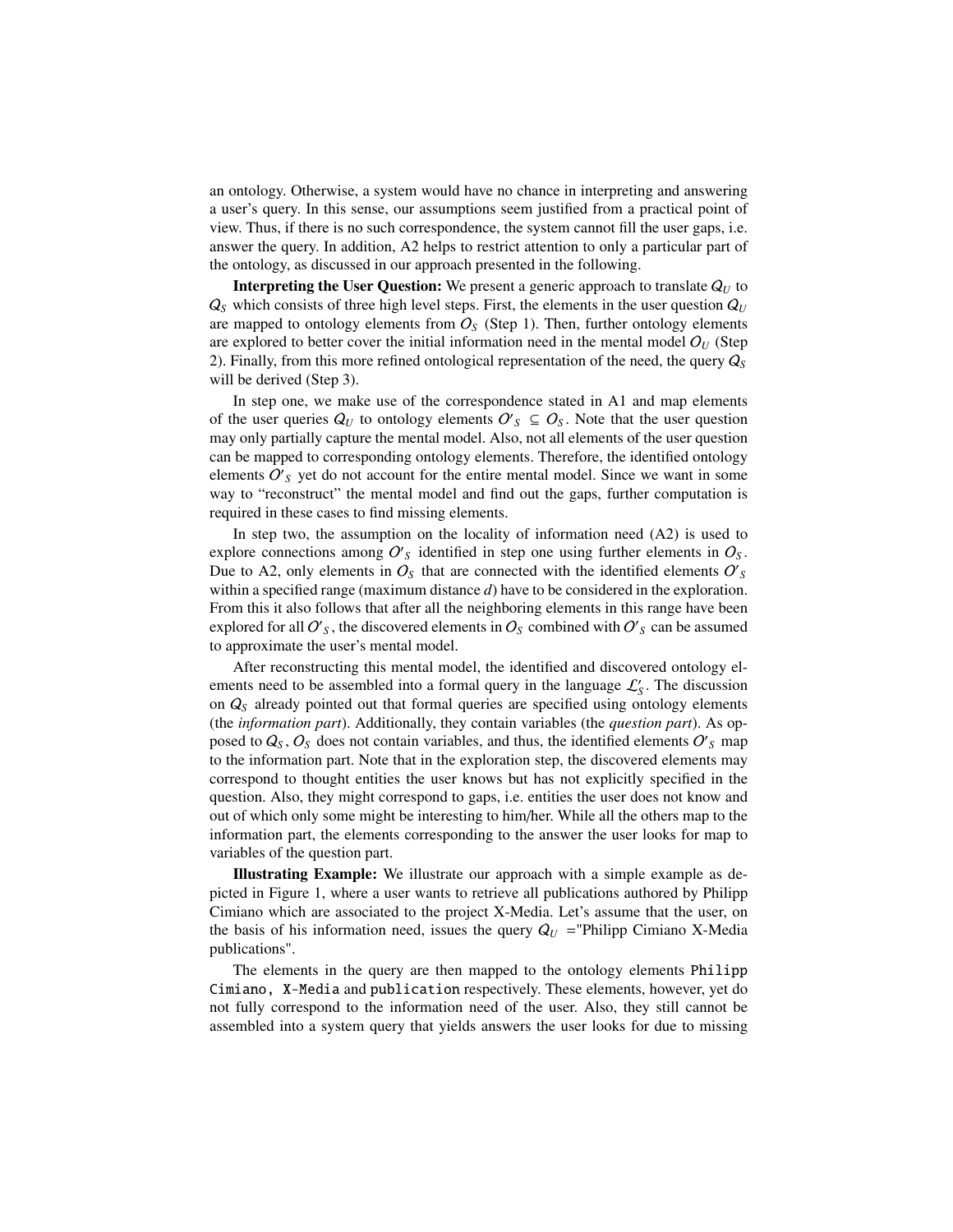

Fig. 1. Workflow for the query "Philipp Cimiano X-Media publications"

elements. These missing elements correspond to the entities in the mental model the user knows but does not specify such as the connection is-a between X-Media and project. In particular, the user does not make explicit the relation between Philipp Cimiano and publication connected in the ontology via the author relation. These missing elements correspond to what we call gaps, i.e. elements in the mental model that the user does not make explicit when specifying his/her information need. In our case, the user does not make explicit the connection hasProject between X-Media and publication while for sure s/he was thinking of it. Some of these gaps correspond to the information the user is looking for, i.e. Pub#1 in our example. All these missing elements need to be made explicit in our translation into a formal query.

For this purpose, in step 2, our approach starts the KB exploration from the individual Philipp Cimiano and leads to the relations author and is-a. Assuming the exploration width is 2, we also reach the elements Pub#1 and researcher from Philipp Cimiano. From the other elements in the query, i.e. X-Media and publication, we reach the relations hasProject, is-a as well as the elements project, Pub#1 and Pub#2 from X-Media, and is-a and Pub#1 from publication. This shows how stepby-step the exploration builds up a graph where all elements of the initial user query are connected.

In step 3, the (possibly many) subgraphs which connect these elements are computed. These subgraphs correspond to the different questions the user possibly has. As highlighted in the circle in Figure 1, in our specific example there is only one such subgraph. However, in other scenarios, and in particular if the exploration range *d* is set higher, we are likely to obtain several such subgraphs. In such cases, A2 allows to rank queries, since it postulates that connections over smaller distances are more likely to contain the answer the looks for. Finally, the graph is translated into a corresponding query, e.g.  $Q_S = \langle x, \text{Philipp Ciminano} \rangle:$ name ∧  $\langle x, y \rangle:$ author ∧  $\langle y, z \rangle$ :hasProject ∧  $\langle z, X-Media \rangle$ :name ∧  $\langle y:publication \rangle$ . While the previous steps are rather generic, the mapping from the graph elements to the information part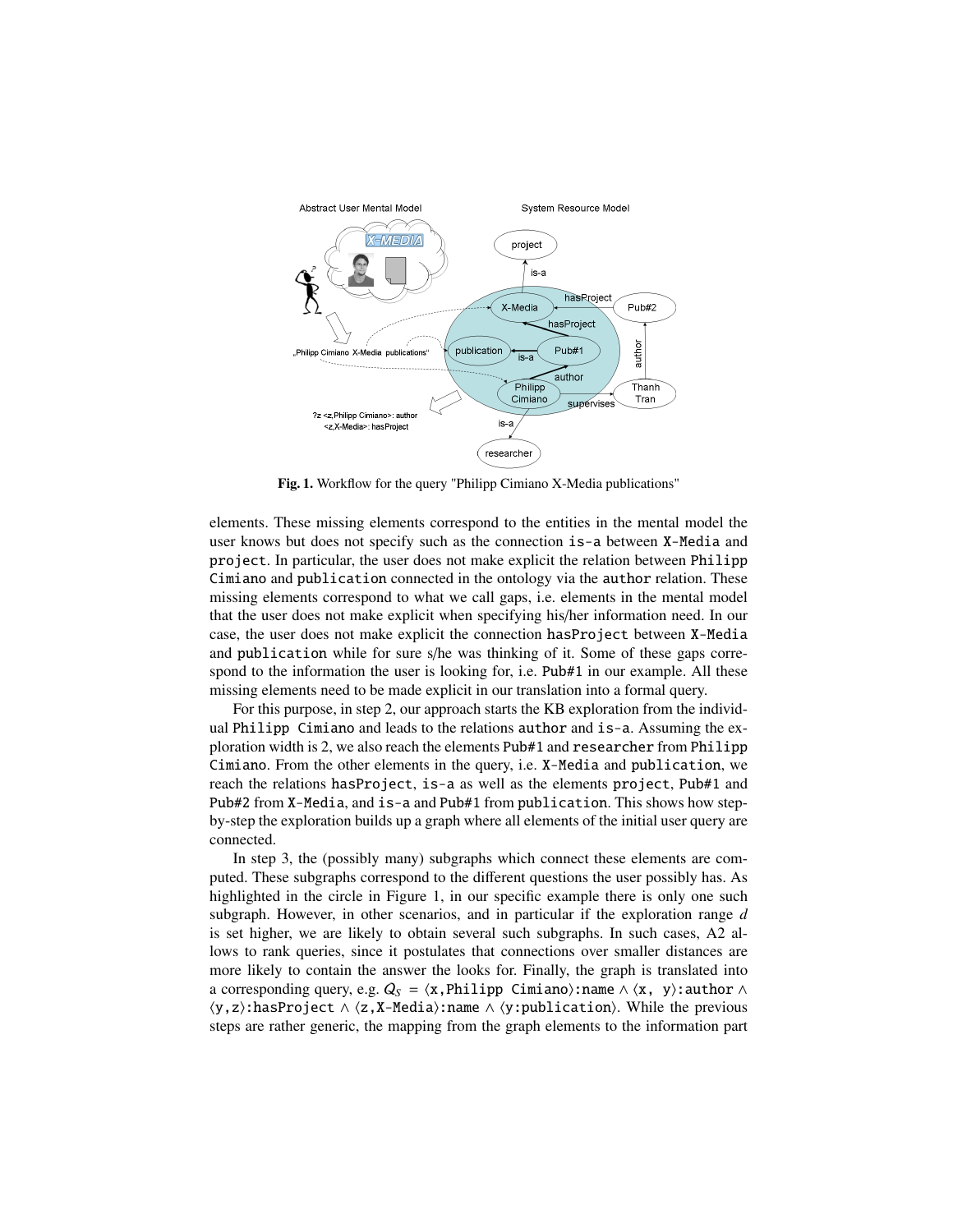and question part of the system queries depends on the query syntax of Q*<sup>S</sup>* as well as the specific elements identified and explored in  $O<sub>S</sub>$ .

This simple example demonstrates the high level steps as captured in the generic approach. It shall facilitate comprehension of more technical details of a procedure we propose for the specific translation of keyword queries to DL conjunctive queries presented in the following section.

## 4 Interpretation of Keywords Using DL Knowledge Bases

In this section, we present an instantiation of the generic approach described above to two specific languages  $Q_U$  and  $Q_S$ .  $Q_U$  is grounded to keyword queries, i.e.  $Q_U$  =  $(k_1, k_2, ..., k_n)$  where the  $k_i$ 's stand for keyword and represent the primitives  $P_U$ . The language of the user  $\mathcal{L}_U$  then simply consists in concatenations of the elements in  $\mathcal{L}_U$ . Thus, by keyword queries, we mean the standard type of queries supported by Googlestyle interfaces like the ones discussed in [10]. Further,  $Q_S$  is grounded to DL conjunctive queries. Such a query is defined as a conjunction of terms of the form *x* : *C* or  $\langle x, y \rangle$ : *R*, where *C* is a concept, *R* is a role, and *x*, *y* are variables or individuals taken from  $\mathcal V$  a set of variable names, or  $\mathcal I$  a set of individual names. If we conceive the variables as individuals, these terms are assertional statements of a DL language, where the first kind is referred to as concept terms and the latter kind is called role terms.

For the translation of keyword queries to DL conjunctive queries, we make use of  $O<sub>S</sub>$ , a KB containing knowledge formalized in the form of DL axioms. In particular, the description logic in our approach is  $SHOIN(D)$ , the DL counterpart to OWL DL, such that, in addition to individuals and variables in query terms, we also have *j* : *D*, where *j* are data values taken from the set of values  $\mathcal{J}$  and  $D \in \mathcal{D}$  is the set of data ranges. Moreover, roles can be further divided into abstract roles (object properties) *R* and concrete roles (datatype properties) *U* such that possible terms occurring in a conjunctive query have the shape  $x : C$ ,  $j : D$ ,  $\langle x, y \rangle : R$  and  $\langle x, j \rangle : U$ .

Before the detailed presentation of the approach, we discuss the specialization of A1 to the particular setting described above, i.e. the correspondence of the mental model and the DL knowledge base.

Assumption 1' (A1') We assume that users' mental models are organized in a way similar to DL knowledge bases. More precisely, this means that the thought entities of the mental model  $O_U$  correspond to  $\mathcal{SHOIN}(\mathbf{D})$  ontology entities in the disjoint union of the sets  $I$  (individuals),  $J$  (data values),  $C$  (concepts),  $D$  (data ranges),  $R$ (object properties), and  $\mathcal U$  (data properties) and the associations in  $O_U$  correspond to associative interconnections of the types  $\langle i, C \rangle$ ,  $\langle i_1, R, i_2 \rangle$  and  $\langle i, U, j \rangle$  where  $i, i_1, i_2 \in$ *I*, *j* ∈ *J*, *C* ∈ *C*, *R* ∈ *R*, and *U* ∈ *U*. As given by the *SHOIN*(**D**) syntax, such connections are specified using the DL-axioms  $i \in C$  (concept membership),  $\langle i_1, i_2 \rangle \in R$ (object property membership) and  $\langle i, j \rangle \in U$  (data property membership).

Note that when compared to A1, A1' imposes stricter structural properties on the mental model. Namely, its structure is frame-based in the sense that elements of the mental model correspond to the entities and relations of a DL A-Box. We think that as the frame-based nature of DL seems to be an intuitive formalism to describe knowledge,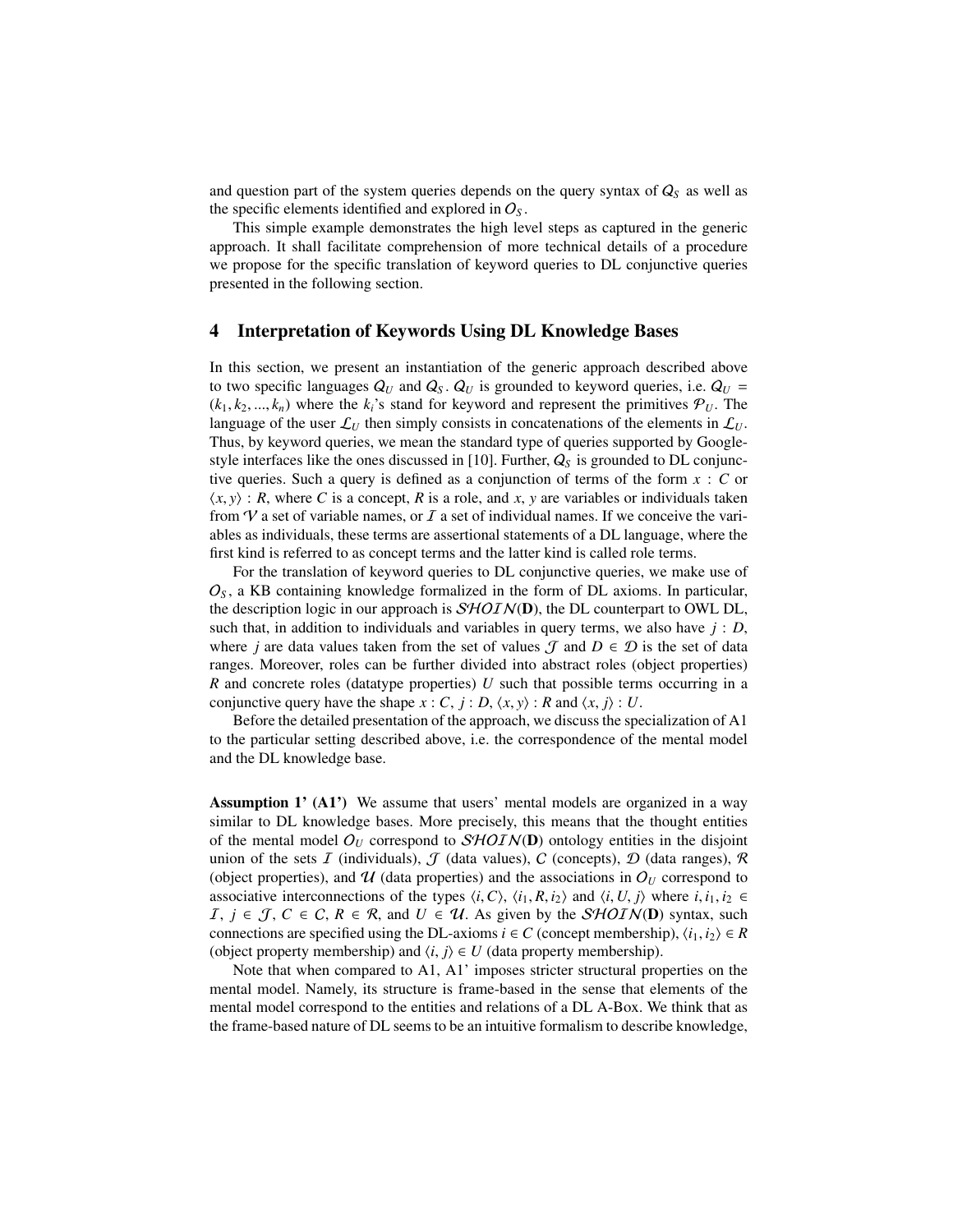it might be also an intuitive way for users to think about (and to describe) the knowledge they are looking for. In what follows we describe the various steps of the concrete instantiation of the generic approach in more details.

#### 4.1 Step One — Mapping Terms to KB Entities

Due to A1', we assume that keywords are mapped to ontology entities, namely individuals, data values, concepts, data ranges, as well as object and data properties. In particular, the mapping can be defined as a function *f* which maps elements of the user question model  $Q_U$  to entities of system resource model  $Q_S$ , i.e.  $f: Q_U \to Q_S$ . For practical purposes, it is crucial that this function is "robust" in the sense that it also considers syntactic and spelling variants.

Using the query engine, entities in the KB can be retrieved via their URIs. In particular, *f* can be implemented as a retrieval operation performed by the engine, e.g. simply by passing the URI as input to the repository API. In order to cope with syntactic and spelling variants, Lucene<sup>1</sup> is actually used as the index and search engine. That is, URIs and labels of entities are indexed, and using the fuzzy search feature of Lucene, a query is generated for each entered keyword. The engine returns ontology entities ranked according to syntactic similarity to the respective keyword. As there is only one minor syntactic difference in the example from the last section, the highest ranked entities for  $Q_U$  = "Philipp Cimiano X-Media publications" are indeed Philipp Cimiano, X-Media and publication. However, in other scenarios, this implementation of *f* based on syntactic similarity may not always find an appropriate mapping for each keyword. These mapped entities  $O'_{S} := \{f(k_i)|Q_U = \langle k_0, ..., k_n \rangle\}$  will then be fed into the exploration step, which we will discuss in the following fed into the exploration step, which we will discuss in the following.

#### 4.2 Step Two — Exploring Connections among KB Entities

Due to A1', we can restrict ourselves to the exploration of connections of the type  $\langle i, C \rangle$ ,  $\langle i_1, R, i_2 \rangle$  and  $\langle i, U, j \rangle$ . Using these concept and property member axioms, we explore all ontology entities related to elements  $\overline{\mathcal{O}}_S$  identified in step one according to the algorithm shown in Fig. 2.

Basically, the exploration encompasses the traversal to neighbors from each of the elements in  $O'_{S}$ . Then, depending on the type of the particular element  $e \in O'_{S}$ , different traversals are performed to build a graph connecting *e* with all the neighbors within the specified range *d*. For instance, given a concept, all individuals are retrieved via concept member axioms. Given a property, property member axioms are used to navigate to individuals and data values, respectively. Figure 3, for example, shows the pseudocode algorithm for the recursive traversal from a particular individual to its neighboring concepts, individuals and data values. Neighboring individuals and data values are retrieved using property member axioms. The value of *d* is reduced by one in each recursion step to ensure that this traversal is limited to a certain range. Note that, due to marking elements of  $O'_{S}$  globally as visited, any element of  $O'_{S}$  is traversed at most once. In the end, we obtain a graph  $g$  containing all entities out of  $O<sub>S</sub>$  which have a graph-distance

<sup>1</sup> see http://lucene.apache.org/java/docs/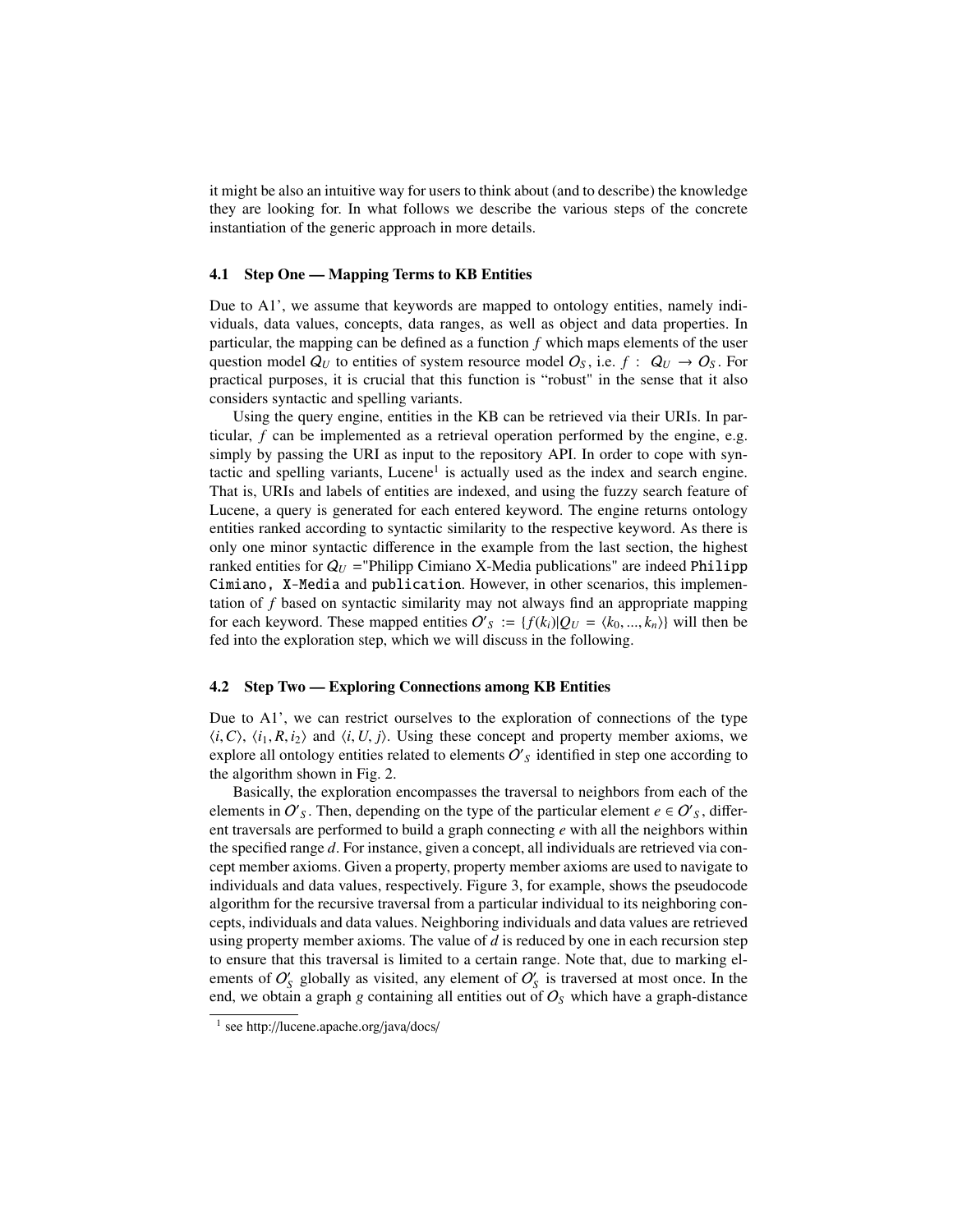not greater than  $d$  to at least one of the elements of  $O<sub>S</sub>$ . We call this structure the  $d$ neighborhood of  $O'_{\mathcal{S}}$ . Possibly, if *d* is small, it might be the case that the computed graph is not connected.

**KB** EXPLORATION( $O'_{S}, d$ )

| 1  | <b>INPUT</b> a set of entities $O'_{s}$ matching the terms and the traversal width d |
|----|--------------------------------------------------------------------------------------|
| 2  | <b>OUTPUT</b> the graph containing all or some of $O'_{\text{S}}$                    |
| 3  | Intitialize new empty graph g                                                        |
| 4  | for $e \in O's$                                                                      |
| 5  | <b>do if</b> $e$ is a concept                                                        |
| 6  | <b>then for</b> all <i>i</i> being instances of e                                    |
| 7  | <b>do</b> I-P-I Traversal $(e, d, g)$                                                |
| 8  | <b>else</b> if <i>e</i> is an object property                                        |
| 9  | <b>then for</b> all i, j with $\langle i, e, j \rangle \in O_s$                      |
| 10 | <b>do</b> I-P-I Traversal $(i, d, g)$                                                |
| 11 | I-P-I TRAVERSAL $(i, d, g)$                                                          |
| 12 | <b>else</b> if <i>e</i> is a data property                                           |
| 13 | <b>then for</b> all i, j with $\langle i, e, j \rangle \in O_s$                      |
| 14 | <b>do J-P-I</b> Traversal( $i, d, g$ )                                               |
| 15 | else if $e$ is an individual                                                         |
| 16 | <b>then</b> I-P-I TRAVERSAL $(e, d, g)$                                              |
| 17 | <b>else</b> if $e$ is a data value                                                   |
| 18 | <b>then</b> J-P-I TRAVERSAL $(e, d, g)$                                              |
| 19 | return g                                                                             |
|    |                                                                                      |

Fig. 2. KB Exploration algorithm

Note that the exploration simply incorporates all elements within a certain range. Thus, some discovered elements may not really be needed to connect elements in  $O<sub>S</sub>$ . Therefore, from this graph, only those paths are selected where the first and the last vertex correspond to an element in  $O<sub>S</sub>$ . In particular, a modified version of the depth first search (DFS) procedure over graphs is used for computing all paths  $p \in P$  for each possible pair  $(a, b) \in O'_{S}$  such that  $p = (v_1, e_1, ..., e_n, v_n)$ , where  $v_1$  is constructed using a and *v* is constructed using *h* and pope of the vertices is visited more than once. These *a* and  $v_n$  is constructed using *b* and none of the vertices is visited more than once. These paths are fed into the next step.

# 4.3 Step Three — Deriving DL Conjunctive Queries from Connections

This step comprises three substeps. First, all different subsets of paths (called *connections*) are computed from *P* discovered previously. Then, for each subset, a query is derived. Finally, the resulting queries are ranked. The three substeps are described in the following:

Computing Possible Connections: A question can be derived when all elements  $O'_{\mathcal{S}}$  identified in step one are connected. When merging all the paths  $P$  computed in step two, we however obtain a graph which may contain many different subgraphs connecting all the elements  $O'_{\mathcal{S}}$ . Hence, it is a priori not clear which subgraph to choose as the correct interpretation of the keyword-based query. Therefore, we first compute all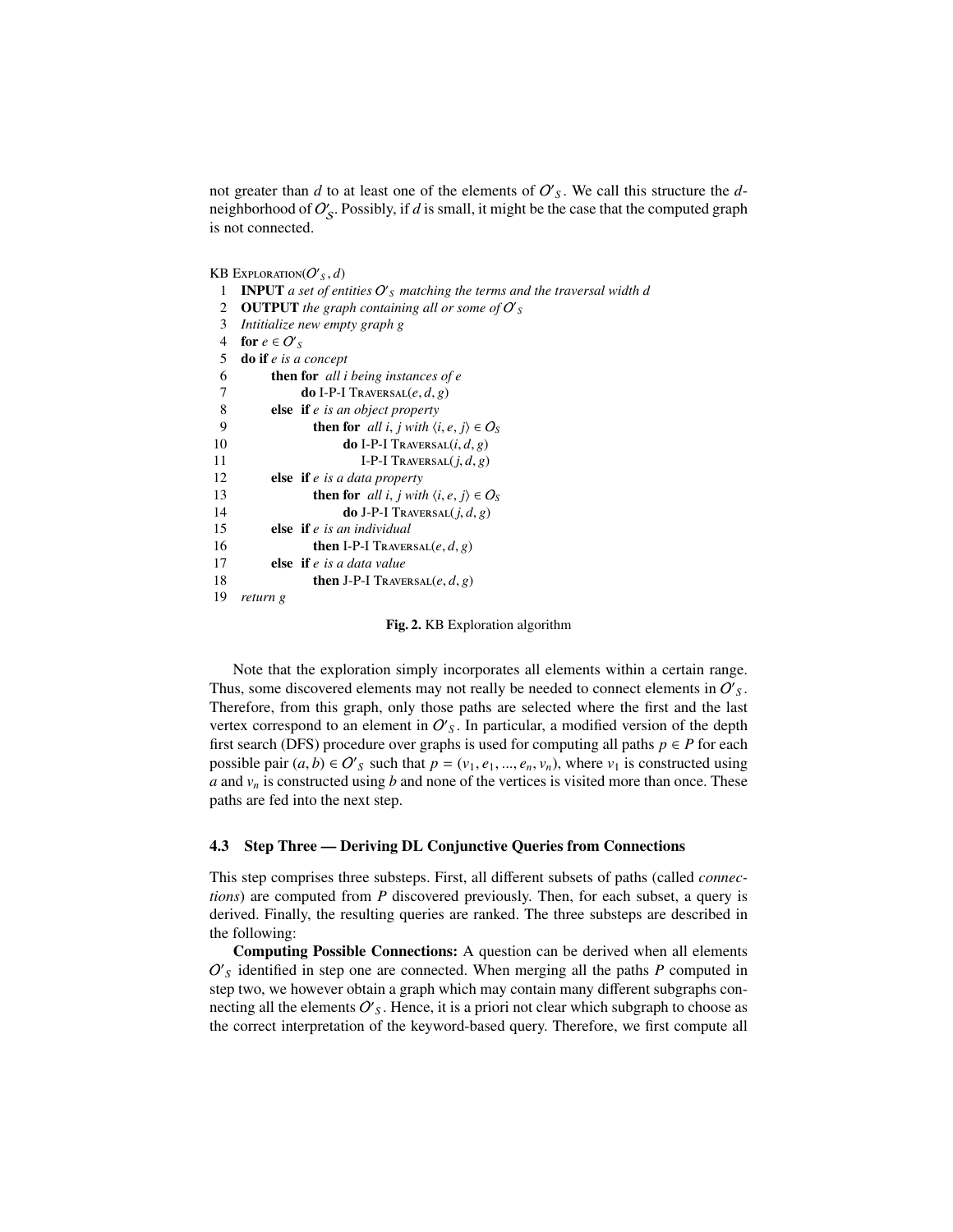|    | I-P-I TRAVERSAL $(i, d, g)$                                                                       |
|----|---------------------------------------------------------------------------------------------------|
| 1  | <b>INPUT</b> the individual i to be explored, the traversal range d, and the intermediate graph g |
| 2  | <b>OUTPUT</b> updated graph g containing entities connected to i within the range d               |
| 3  | <b>if</b> i not marked as visited and $d > 0$                                                     |
| 4  | then                                                                                              |
| 5  | mark i as visited within $O_s$                                                                    |
| 6  | $C_i := \{c \mid i \text{ instance of } c\}$                                                      |
| 7  | add edge (i, type, c) to g for all $c \in C_i$                                                    |
| 8  | $P := \{(i, p, j)   \langle i, p, j \rangle \in O_S\}$                                            |
| 9  | for all $(i, p, j) \in P$                                                                         |
| 10 | <b>do if</b> i not marked as visited in $O_s$                                                     |
| 11 | <b>then</b> add a new edge $(i, p, j)$ to g                                                       |
| 12 | <b>if</b> $i$ is an individual                                                                    |
| 13 | <b>then</b> I-P-I TRAVERSAL( $i, d-1, g$ )                                                        |
| 14 | else J-P-I TRAVERSAL $(i, d - 1, g)$                                                              |
|    |                                                                                                   |

Fig. 3. Individual-to-Individual traversal algorithm

these subgraphs and rank these at a second step. The subgraphs connecting the elements in  $O'_{\mathcal{S}}$  are calculated by the recursive procedure shown in the pseudocode algorithm in Figure 4. The input to the algorithm is the set of paths *P* as computed previously as well as an initially empty set  $R \subseteq O_S$  of vertices which have not yet been assembled into a graph connecting all the vertices in  $O<sub>S</sub>$  as well as a subset *C* of already connected vertices. The recursion starts by selecting some edge connecting two arbitrary vertices and enters further recursions to add additional vertices. In this way, all the possible tree-shaped subgraphs connecting elements in  $O<sub>S</sub>$  are determined.

**Mapping Connections to Queries:** Each of these connection graphs  $G_C$  are then translated to a corresponding DL conjunctive query  $Q_S$  as follows: an edge in  $G_C$  of the form *type*( $v_i$ ,  $v_c$ ) (representing the connection  $\langle i, C \rangle$ ) is mapped to concept terms of the form  $\langle \mathbf{v} \cdot C \rangle$ , where  $v_i$  is a vertex constructed using an individual  $v_j$  is constructed using form  $\langle \mathbf{x}:C \rangle$ , where  $v_i$  is a vertex constructed using an individual,  $v_c$  is constructed using a concept, and *x* is an individual or a variable. The concept of  $v_c$  is used as concept of the term. When the individual of  $v_i$  matches some  $e \in O'_{S}$ , then it is used as constant, otherwise a variable is used for the term. As the same individual might be used in many edges, the same variable must be used for the same individual. Besides concept member axioms, also property member axioms are used to connect entities in the exploration. Edges constructed with these axioms are of the form *property<sub>n</sub>*(*v<sub>i</sub>*, *v<sub>j</sub>*), where *v<sub>i</sub>*<br>(*v)* is constructed either using an individual or a data value (the connections (*i*, *R i*<sub>2</sub>)  $(v_i)$  is constructed either using an individual or a data value (the connections  $\langle i_1, R, i_2 \rangle$ and  $\langle i, U, j \rangle$ ). These edges map to role terms of the form  $\langle x : y \rangle : R$ , where a vertex constructed using an individual is mapped to a variable or constant just as described above. When  $v_i$  ( $v_j$ ) is constructed using a data value, it is simply mapped to constants of the role term. As the exploration incorporates only these two types of edges, this mapping is thus complete for the translation from  $G_C$  to  $Q_S$ . In our example, only one connection graph with the edges *name*(*uri*1, *Philipp Cimiano*), *author*(*uri*1, *pub*#1), *hasPro ject*(*pub*#1, *uri*2), *name*(*uri*2, *<sup>X</sup>* <sup>−</sup> *Media*), *type*(*pub*#1, *publication*) exists. Using the above specified mapping, this connection graph is translated to the final query:  $Q_S = \langle x, \text{Philipp Ciminano}\rangle:$ name  $\land \langle x, y \rangle:$ author  $\land \langle y, z \rangle:$ hasProject  $\land$  $\langle z,X$ -Media):name  $\land \langle y:publication \rangle$ .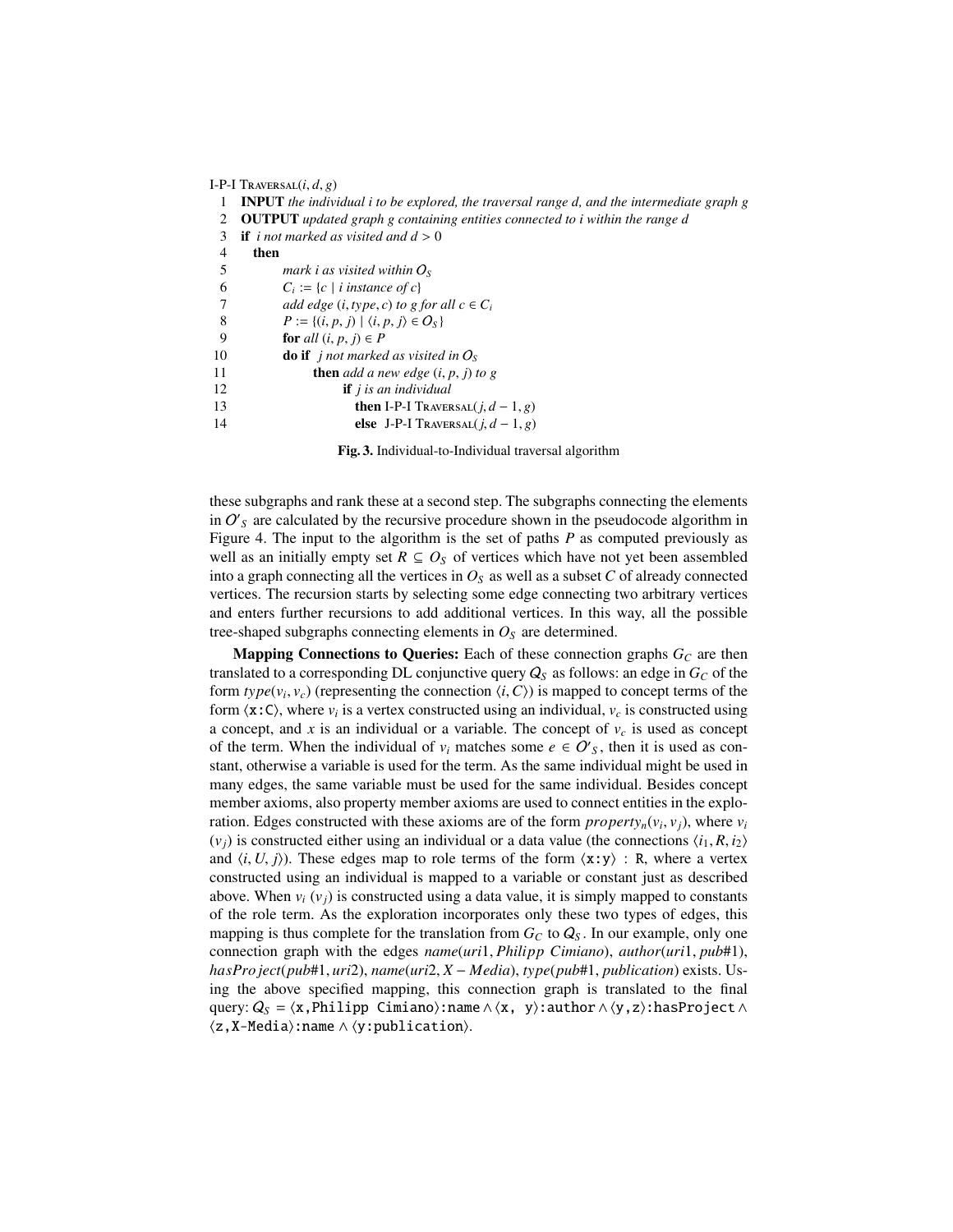```
CALCULATESUBGRAPHS(P, C, R, G, g)1 INPUT the paths P calculated by DFS for all matching vertices \boldsymbol{O}_S2 OUTPUT all different subgraphs connecting the vertices in \mathcal{O}_S3 if R = \emptyset4 then G = G \cup g5 if g = \emptyset6 then G = newGraph7 for \{i, j\} \subseteq R<br>8 do for each p
             8 do for each path p between i and j (as calculated by DFS)
 9 do add (i,p,j) to G
10 CALCULATESUBGRAPHS(P \backslash p, C \cup \{i, j\}, R \backslash \{i, j\}, G)<br>11 else for i \in Relse for i \in R12 do for i \in C13 do for for each path p between i and j
14 do
15 add (i,p,j) to G
16 CALCULATESUBGRAPHS(P \setminus p, C \cup \{i\}, R \setminus \{i\}, G)
```
Fig. 4. Algorithm for Computing Connections

Rank Queries: Finally, the computed subgraphs have to be ranked. From A2, it follows that the smaller the length of the paths connecting the elements  $O'_{\mathcal{S}}$ , the more likely they match the initial question in the mental model of the user. Thus, queries are ranked by the length of the longest path of the respective connection graph.

# 5 Ontology-based Search and Exploration with Keywords

In this section, we discuss our implementation of the approach and show how it can be incorporated into a system for exploring and searching KBs. The system is evaluated and results are discussed in the last section in the light of the underlying assumptions.

## 5.1 Implementation

The presented approach for the interpretation of keywords with respect to a given ontology is integrated in our system called XXploreKnow!, which has been designed to support a combination of search and exploration in knowledge bases. A detailed description of this system will be published elsewhere. We will now describe a possible interaction of a user with XXploreKnow!.

At the beginning, the user enters keywords which are processed by the Lucene search engine. Ontology entities returned by this engine enter the exploration process, in which neighboring entities up to a width of  $d$  are considered<sup>2</sup>. As a result, the system visualizes a subgraph connecting the matched entities to the user and highlights the entities matching the keywords. Depending on the action performed by the user, e.g. clicking on the "search" or "xxplore" button, subsequent interactions consist of either further exploration of the graph or inspection of the search results. With "xxplore", the

<sup>&</sup>lt;sup>2</sup> Currently, the parameter *d* must be configured in the implementation. It has been set to 3 in our experiments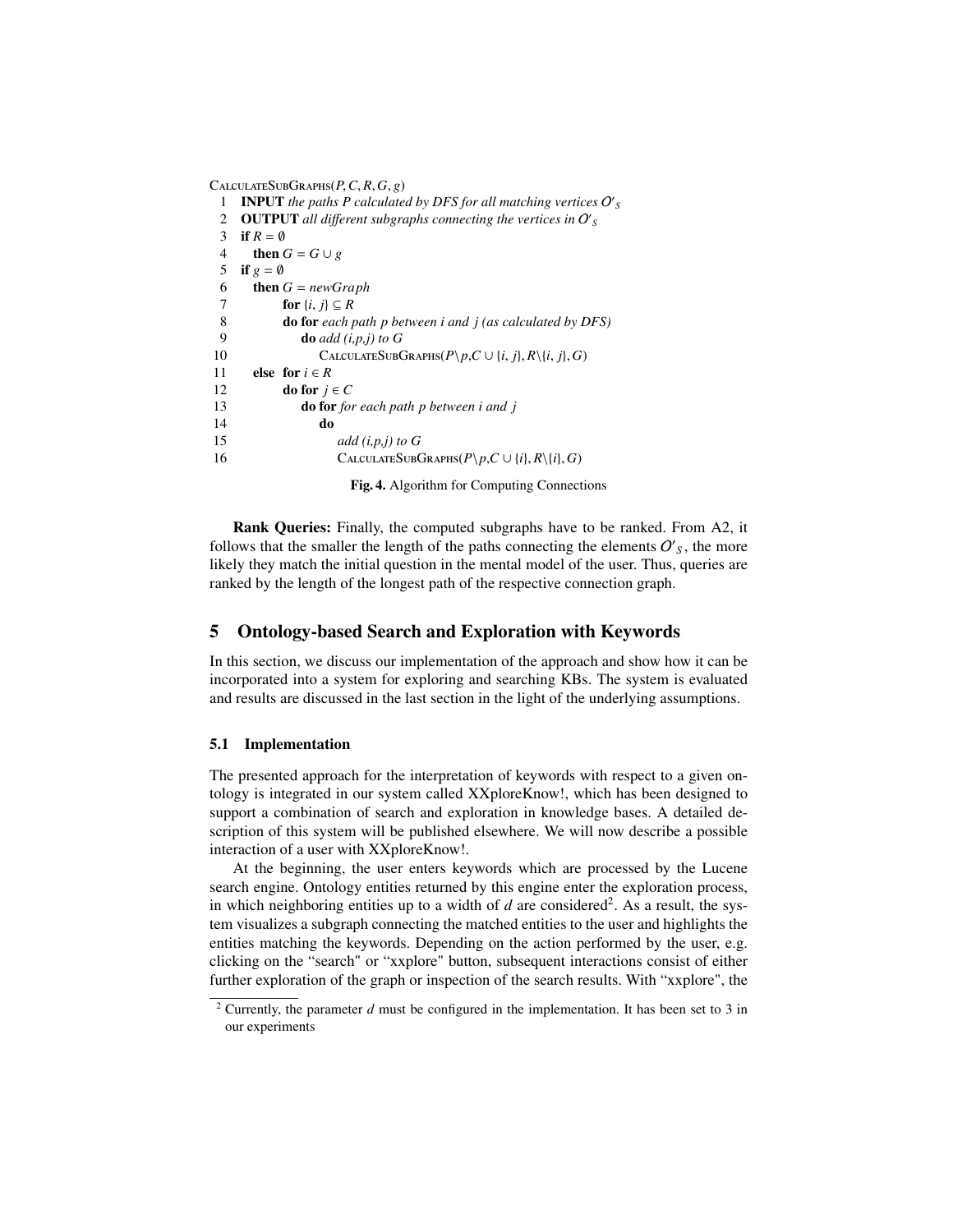user can expand nodes shown in the graph-based visualization to traverse to neighboring concepts and individuals connected via properties—as captured by concept restrictions and property member axioms. In addition, from an individual, the user can navigate to its types, and then along the concept hierarchy as specified by subclass axioms. By default, only assertional knowledge is retrieved (in order to keep the browsing performant) and shown in the visualization. During this exploration, the user can drag and drop elements from the visualization to the query view below the keywords to further refine the query. With "search", the user's query is sent to the inference engine. In this case, the different possible queries are ranked as described in previous sections and presented to the user, who can choose among different queries. The results, which may contain also inferred facts, are then finally shown to the user in a separate view.

#### 5.2 Evaluation

In order to carry out an evaluation of the system, we have asked colleagues at the institute AIFB to provide queries in the way they would interact with a system capable of processing keyword based queries, along with the natural language description of the query. The request was sent by e-mail and 12 people responded. Some queries which were obviously out of the scope of the knowledge base were removed, resulting in a total of 42 different queries. These queries were incorporated only as an evaluation set and not used for the development or tuning of the approach. Examples for queries with different number of keywords posed by our users are: *"projects Blohm"* (Retrieve all projects that Sebastian Blohm is working on), *"phone Rudi Studer"* (Retrieve the phone number of Rudi Studer) or *"publications SmartWeb Pascal Hitzler 2002"* (Retrieve all publications published by Pascal Hitzler within SmartWeb in 2002). For the evaluation, one of the authors manually assigned conjunctive queries according to the natural language description. A query generated by our approach is regarded as correct if it retrieved the same answers as the hand crafted query. In line with work on question answering ([5],[4]), we evaluate the approach in terms of precision, recall and F-Measure. Precision *P* is defined as the number of correctly translated keyword queries (based on equivalence of results) divided by the number of cases for which the system was able to construct a query. Recall *R* is defined as the number of correctly translated keyword queries divided by all the keyword queries of the evaluation set, i.e. 42 in our case. The  $F_1 = \frac{2 * P * R}{P + R}$  measure is then the harmonic mean between precision and recall.

In case the query is selected by hand from the different queries generated, our system obtains a precision  $P = 85\%$ , a recall  $R = 52\%$  and a F-Measure  $F_1 = 64\%$ . In case we automatically choose the highest ranked question instead, the results are slightly lower with a precision of P = 69%, a recall of R = 43% and an F-Measure of  $F_1 = 53\%$ .

#### 5.3 Discussion

Our evaluation has been performed with the knowledge base from which our institute portal is automatically generated<sup>3</sup>. The underlying ontology is the SWRC ontology [11], which allows for the representation of researchers, their publications, active projects etc.

 $3$  see http://www.aifb.uni-karlsruhe.de/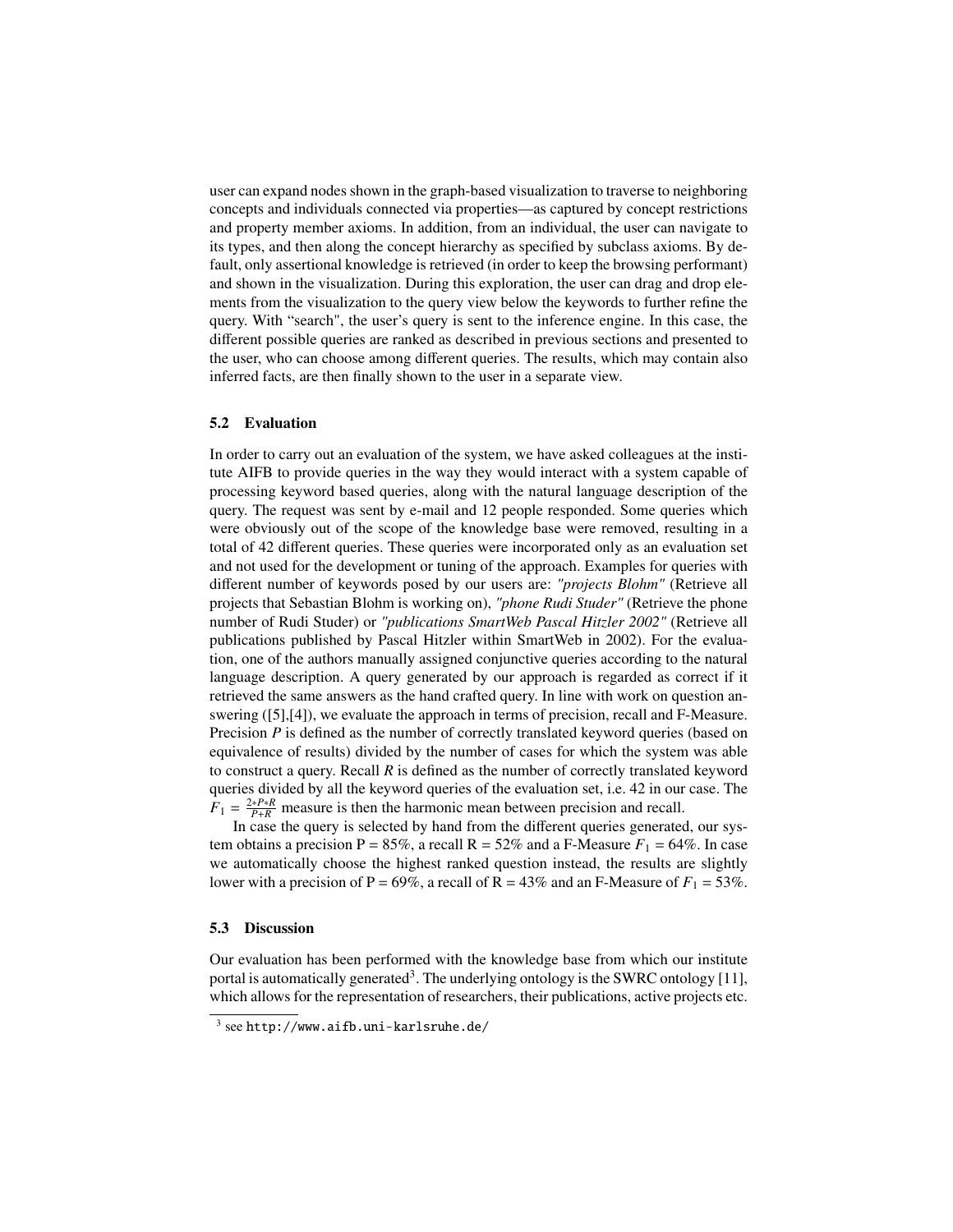The evaluation has been carried out involving our colleagues, who visit and update the portal pages frequently, but do not know the underlying ontology in detail. Thus, some of the queries the users in our experiments asked the system contain keywords which do not correspond to entities in the knowledge base. Obviously, this is a problem for our approach as it violates assumptions A1' as well as the generic A1. According to our recall measure (43-52%), at least about half of the keyword queries fulfill assumption A1' and can thus be mapped to appropriate ontology elements. The higher precision of  $69-85\%$  on the other hand shows that, given that A1' is fulfilled, the generated query is correct in most cases. In fact, we found that most of the errors in our approach are produced in step 1. This means that the Lucene engine does not return the appropriate ontology elements in some cases. This problem could be for example addressed by integrating additional lexical knowledge about words as found in resources such as WordNet [12].

A further issue is related to our assumption A2, i.e. the assumption that the ontology entities the keywords map to are connected via paths of up to a given length *d*. We have experimented with a length *d* of 3 in our approach. Possibly, a higher recall could be achieved by using a higher value for  $d$ , but it is also probable that much more "background noise" would be introduced, thus making the selection of the relevant query more difficult. Overall, our assumptions have proved to be very valuable. Our first assumption  $(A1 / A1)$  states that users conceptualize their information need in terms compatible with the underlying ontology. While such an assumption is quite simplistic on the one hand and rather strict on the other, it turned out to be necessary as questions which do not fulfill this assumption are anyway out of the conceptual range of the system. From a practical point of view, this assumption is thus necessary. Assumption A2, which assumes that the ontology elements are connected with paths of a maximal length turned out to be crucial in order to restrict the search space to a specific part of the KB.

## 6 Conclusions

We have presented a generic approach for mapping queries in a user language into an expressive logical language. In particular, we have presented a particular instantiation of our generic approach which translates keyword queries into DL conjunctive queries using knowledge available in the KB. We have clarified in particular the assumptions on which our approach is based on. We have presented the current implementation of the system as well as first results of an evaluation of the translation process. The evaluation shows promising results w.r.t. precision, but still a lower recall which can be definitely increased by integrating lexical knowledge into the process of matching keywords to ontology elements. In the light of these evaluation results, we have argued that our assumptions are indeed reasonable and necessary for the interpretation and the answering of queries using ontologies.

Besides the integration of lexical knowledge to improve recall, we intend also to improve the runtime performance of our approach. will focus future work on boosting the performance. So far, the process of interpretation so relies mainly on assertional knowledge, resulting in a large number of A-Box queries that need to be processed